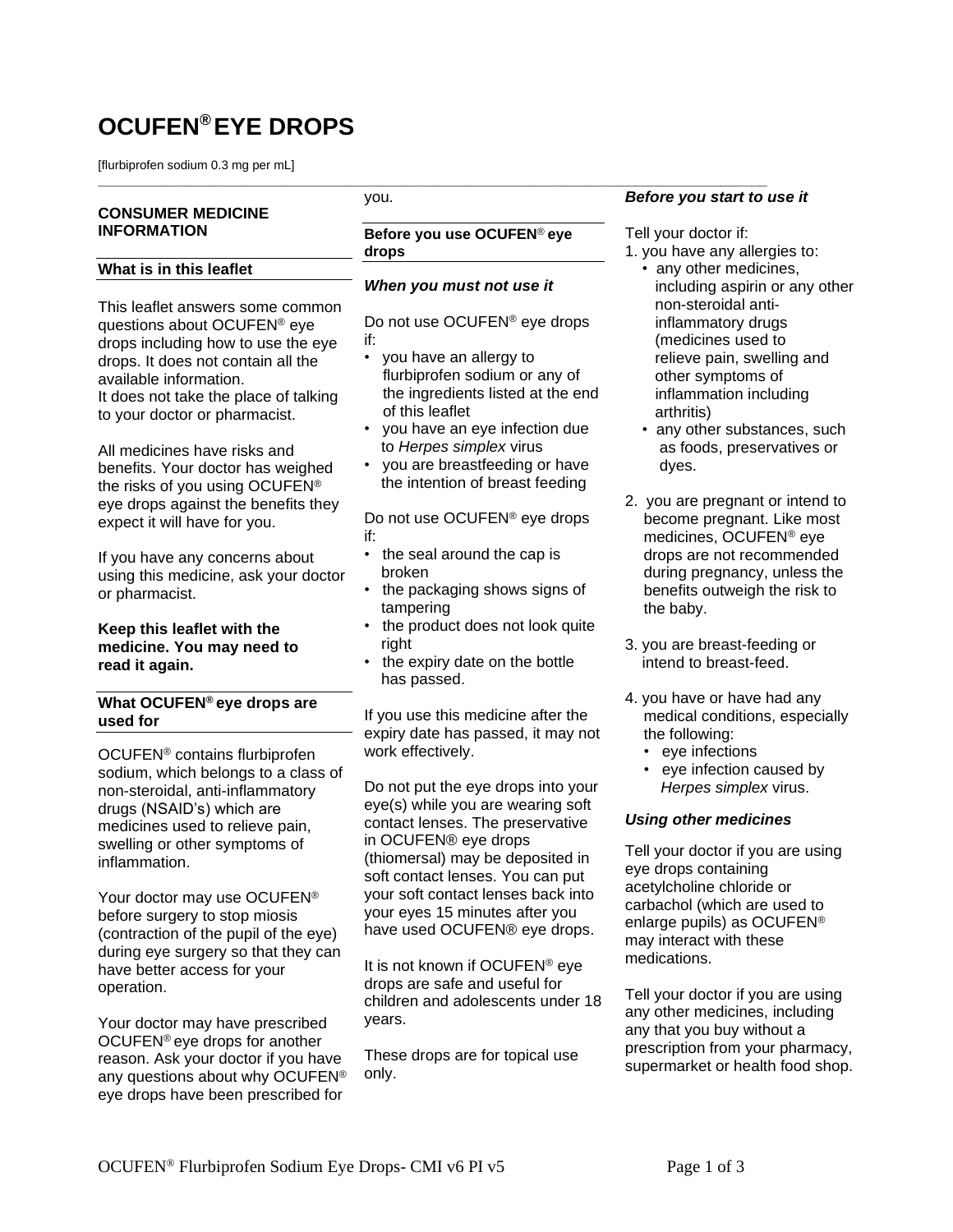Your doctor or pharmacist has more information on medicines to be careful with or avoid while using OCUFEN® eye drops.

#### **How to use OCUFEN**® **eye drops**

#### *How much to use*

Your doctor will tell you how many drops you need to use. Use OCUFEN® eye drops only as prescribed by your doctor.

The usual dose is a total of four (4) drops of OCUFEN® eye drops administered in the eye(s) by instilling 1 drop every 30 minutes starting two (2) hours before the surgery or operation.

Follow all directions given to you by your doctor carefully. The directions may differ from the information contained in this leaflet.

If you are using more than one eye drop product, wait 5 minutes before using the second product.

# *How to use it*

You may find it easier to put drops in your eye while you are sitting or lying down.

If you are wearing soft contact lenses, remove them before putting the drops in your eye.

To open a new bottle of OCUFEN® eye drops first tear off the protective seal from the bottle. The contents are sterile if the seal is intact.

The seal will break and you can pull it off and then throw it away.

- 1. Wash your hands well with soap and water.
- 2. Shake the bottle gently.
- 3. Remove the lid/cap.
- 4. Hold the bottle upside down in one hand between your thumb and forefinger or index finger.
- 5. Using your other hand, gently

 pull down our lower eyelid to form a pouch or pocket.

6. Tilt your head back and look up.

- 7. Put the tip of the bottle close to your lower eyelid. Do not let it touch your eye.
- 8. release one drop into the pouch or pocket formed between your eye and the eyelid by gently squeezing the bottle.
- 9. Close your eye. Do not blink or rub your eye
- 10. While your eye is closed, place your index finger against the inside corner or your eye and press against your nose for about two minutes. This will help stop the medicine from draining through the tear duct to the nose and throat, from where it can be absorbed into other parts of your body. Ask your doctor for more specific instructions on this technique.
- 11. Replace the lid/cap, sealing it tightly
- 12. Wash your hands again with soap and water to remove any residue.

Wait 15 minutes before replacing your contact lenses.

Be careful not to touch the dropper tip against your eye, eyelid or anything else.

Contaminated eye drops may give you an eye infection.

# *How long to use it*

Continue using OCUFEN® eye drops for as long as your doctor prescribes.

# *If you forget to use it*

If it is almost time for your next dose, skip the dose you missed and use your next dose when you are meant to.

If you are not sure whether to skip the dose, talk to your doctor or pharmacist.

Do not use double the amount to make up for the dose that you missed.

Do not use double the amount to make up for the dose that you missed.

# *If you use too much*  **(overdose)**

If you accidentally put several drops in your eye(s), immediately flush your eye(s) with water or saline.

If you think that you or anyone else may have swallowed any or all of the contents of an ampoule(s) of OCUFEN® eye drops drink fluids to dilute the medication and immediately telephone your doctor or **Poisons Information Centre (Australia: telephone 13 11 26 New Zealand: telephone 0800 POISON or 0800 764 766)** for advice, or go to casualty at your nearest hospital. Do this even if there are no signs of discomfort or poisoning.

# **While you are using OCUFEN® eye drops**

# *Things you must do*

Tell your doctor if your condition gets worse while using OCUFEN® eye drops.

# *Things you must not do*

Do not give OCUFEN<sup>®</sup> eye drops to anyone else, even if they have the same condition as you.

# *Things to be careful of*

As a general precaution be careful driving or operating